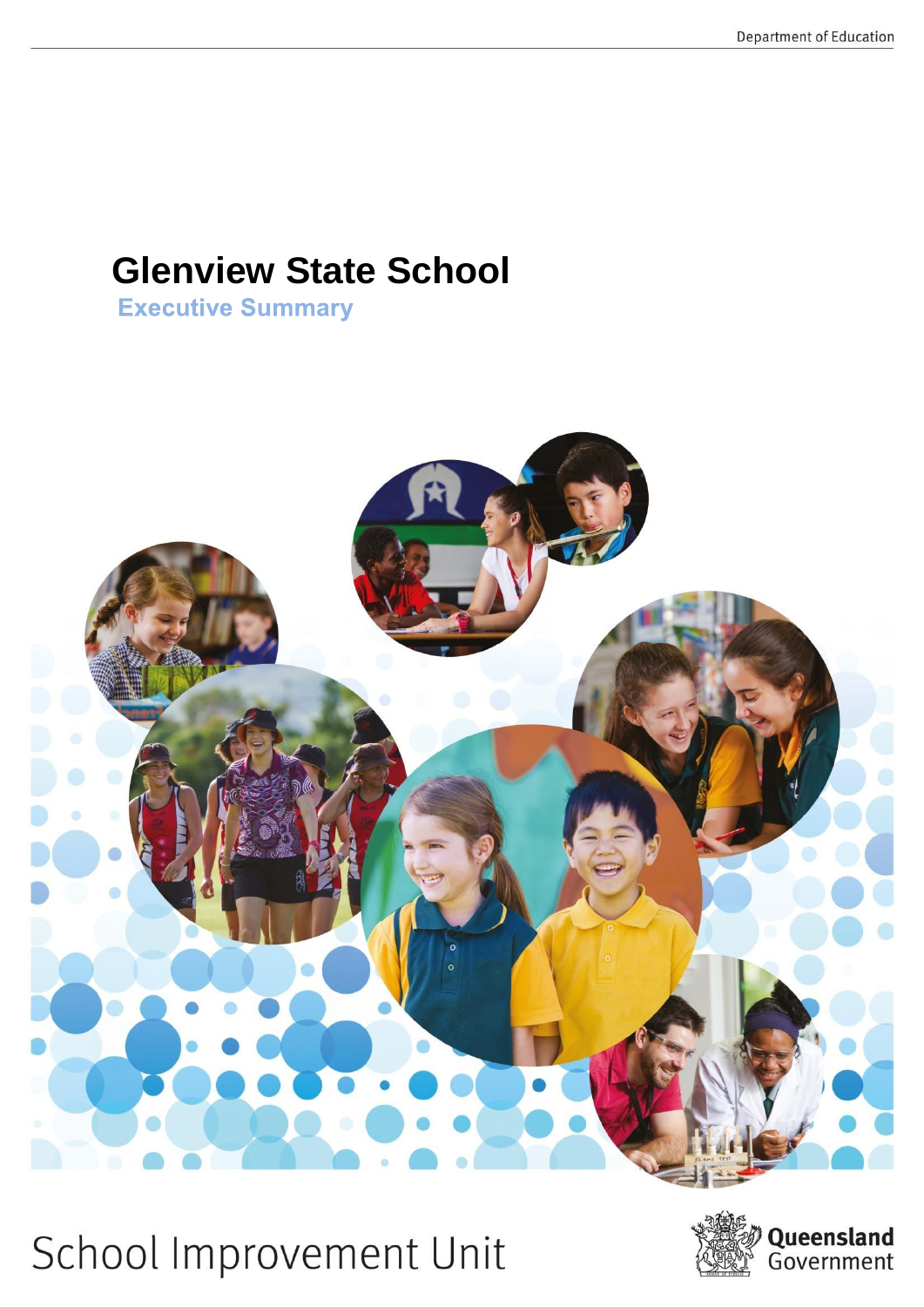

# **Contents**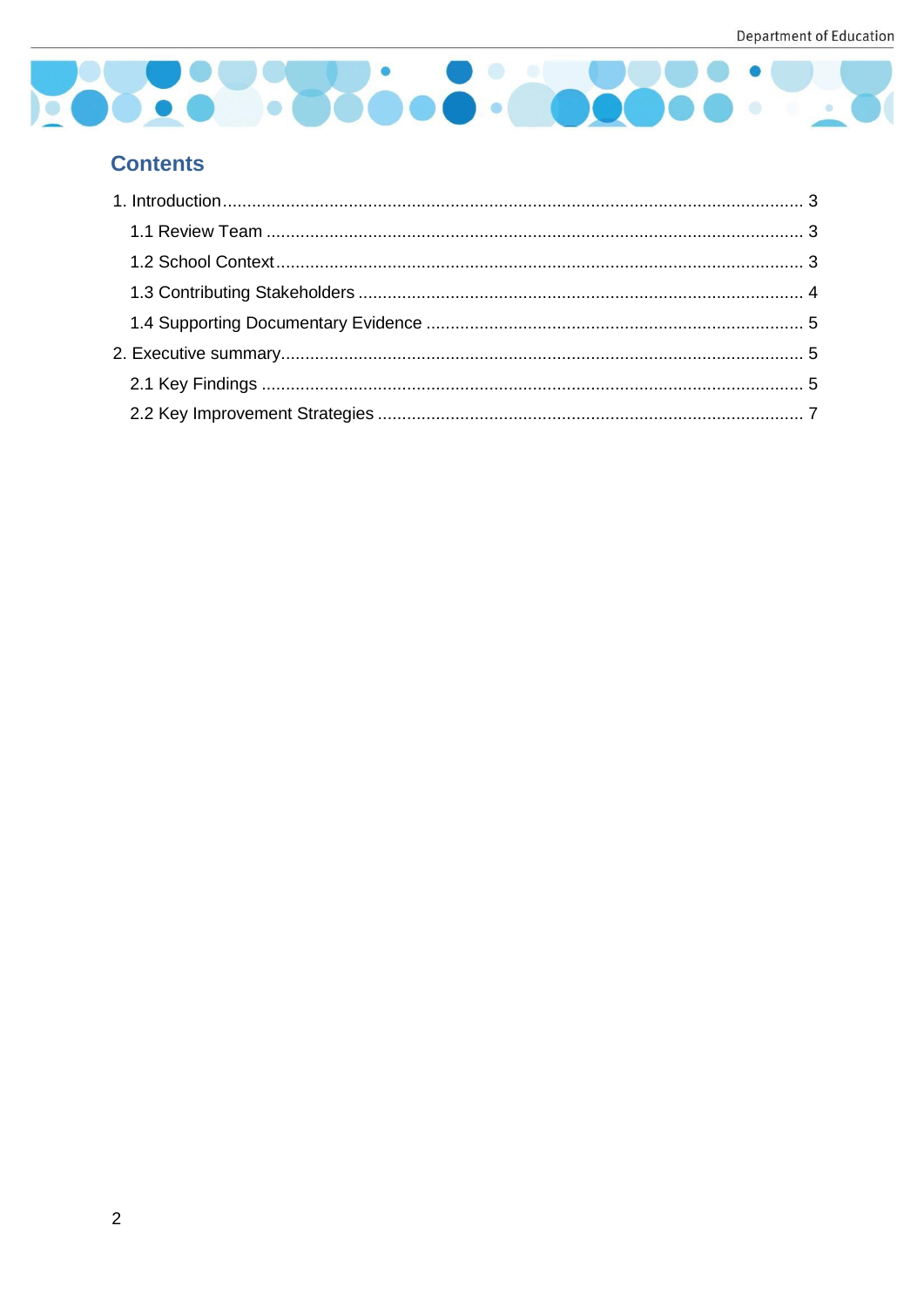

# <span id="page-2-0"></span>**1. Introduction**

This document is the Executive Summary of the report prepared by a Review Team from the School Improvement Unit (SIU) following the quadrennial review of **Glenview School** undertaken from **20** to **22 August, 2018**.

The report presents an evaluation of Glenview School's performance against the nine domains of the *National School Improvement Tool*. The Executive Summary outlines key findings from the review and recommends strategies for the school to consider in developing its future Strategic Plan in consultation with the School Community.

The Executive Summary will be made generally available on the school website.

# <span id="page-2-1"></span>**1.1 Review team**

| Mr Darren Marsh | Internal Reviewer, SIU (Review Chair) |
|-----------------|---------------------------------------|
| Ms Tanya Abell  | Peer Reviewer                         |
| Ms Kate O'Brien | <b>External Reviewer</b>              |

# <span id="page-2-2"></span>**1.2 School context**

| Location:                                                                                            | Leeding Road, Glenview |
|------------------------------------------------------------------------------------------------------|------------------------|
| <b>Education region:</b>                                                                             | North Coast Region     |
| Year opened:                                                                                         | 1878                   |
| Year levels:                                                                                         | Prep to Year 6         |
| <b>Enrolment:</b>                                                                                    | 226                    |
| Indigenous enrolment<br>percentage:                                                                  | < 2 per cent           |
| disability<br>Students with<br>enrolment percentage:                                                 | < 3 per cent           |
| <b>Community</b><br><b>Index</b><br>of<br><b>SocioEducational</b><br><b>Advantage (ICSEA) value:</b> | 1067                   |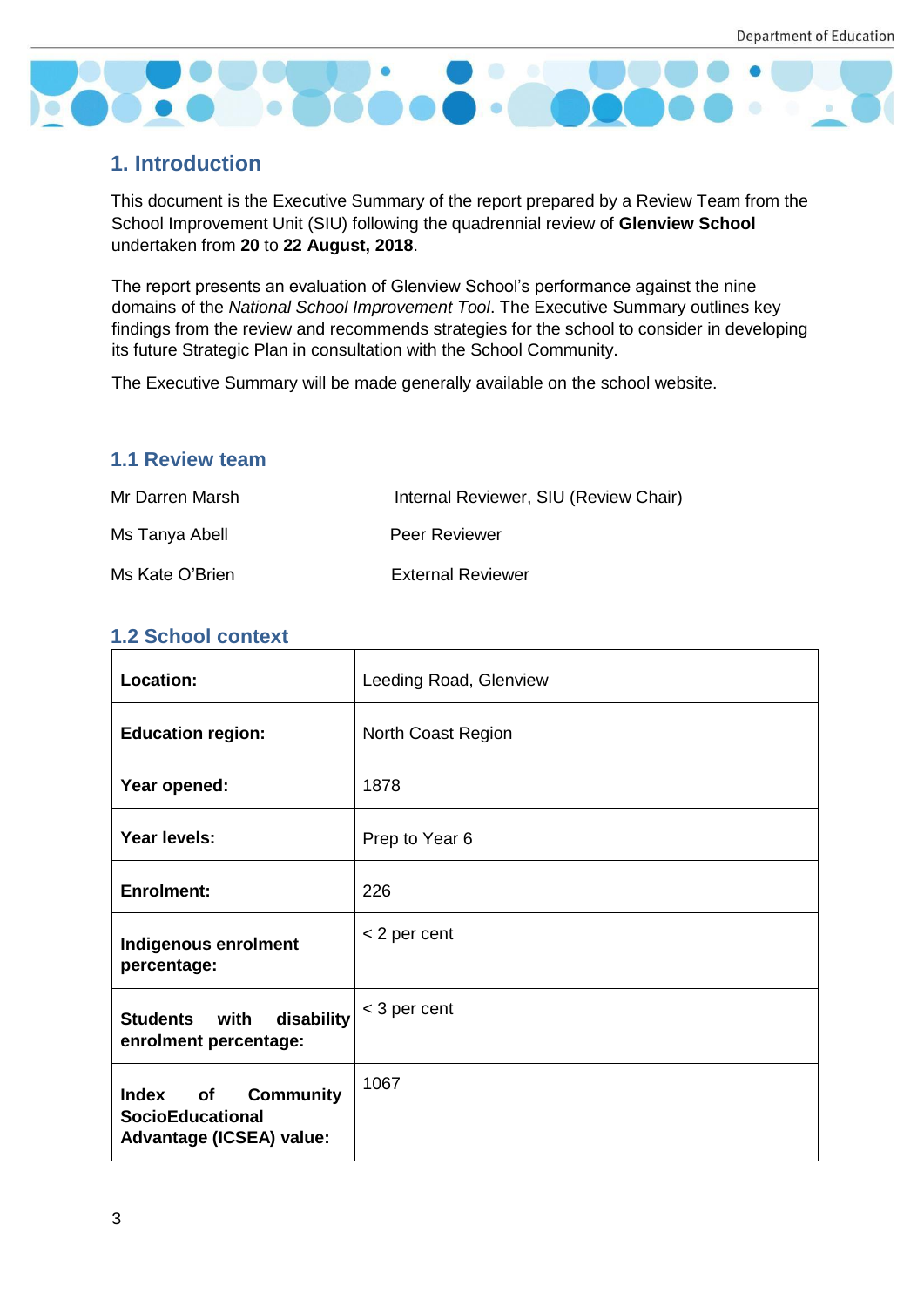

| Year principal appointed:                     | 2011                                                                                                                                                                                                                                                                                     |  |
|-----------------------------------------------|------------------------------------------------------------------------------------------------------------------------------------------------------------------------------------------------------------------------------------------------------------------------------------------|--|
| <b>Full-time equivalent staff:</b>            | 20                                                                                                                                                                                                                                                                                       |  |
| Significant partner schools:                  | Local Schools, Independent Public School (IPS) Alliance                                                                                                                                                                                                                                  |  |
| <b>Significant community</b><br>partnerships: | University of Sunshine Coast (USC), Local Businesses                                                                                                                                                                                                                                     |  |
| <b>Significant school</b><br>programs:        | Music program, literacy/reading programs, Intervention and<br>Support (I&S) Program, Academy Program, Science,<br>Technology, Engineering and Mathematics (STEM)<br>Programs, Italian Program, Glenview Learning Program<br>(GLP), Glenview Curriculum, Glenview Assessment<br>Framework |  |

# <span id="page-3-0"></span>**1.3 Contributing stakeholders**

The following stakeholders contributed to the review:

School Stakeholders:

• Principal, Head of Curriculum (HOC), Business Manager (BM), Administrative Officer (AO), Student Council, Intervention & support Manager, IPS Council members, Specialist Teachers ( HPE, LOTE, Mu, IM), Chaplain, Class Teachers (12), Teacher Aides (6), ICT Tech Officer, Grounds Officer, Cleaners (2) and Parents and Citizens' Association (P&C) President and Secretary.

Partner schools and other educational providers:

- Deputy Principal, Chancellor State College
- Mooloolah Crèche and Kindergarten Director.
- USC Education Program Lecturer.

Government and Education Queensland representatives:

- Local Councillor, Sunshine Coast Regional Council
- Local Member, House of Representatives
- Assistant Regional Director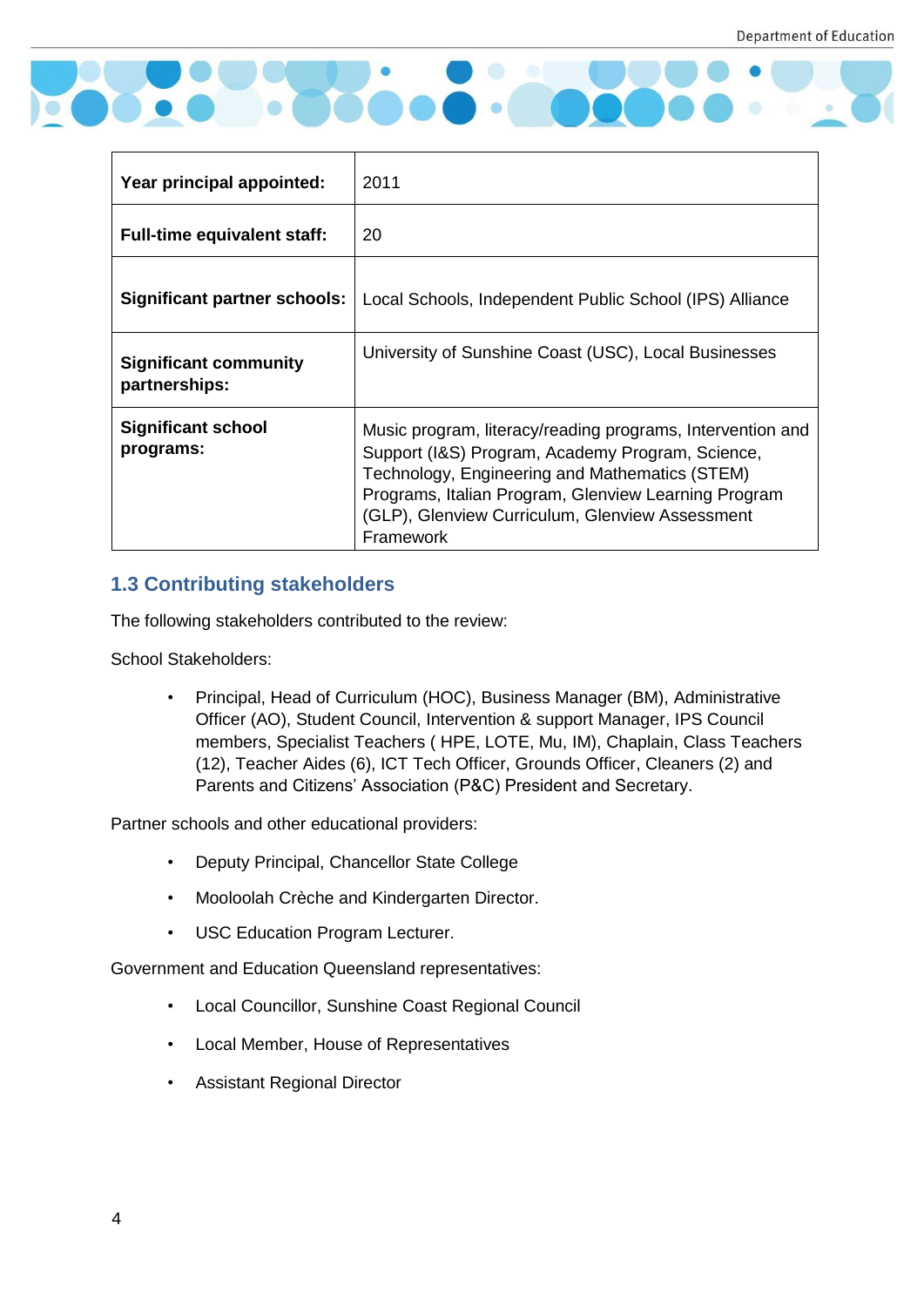

# <span id="page-4-0"></span>**1.4 Supporting documentary evidence including:**

| Annual Implementation Plan 2018                                 | Explicit Improvement Agenda 2018            |
|-----------------------------------------------------------------|---------------------------------------------|
| Investing for Success 2018                                      | Strategic Plan 2015-2018                    |
| Headline Indicators (Term 1, 2018)                              | School Data Profile (Semester 1, 2018)      |
| OneSchool Reports and Data                                      | <b>School Budget Overview</b>               |
| Professional Development Plan 2018                              | <b>Whole School Curriculum Plan</b>         |
| <b>Yearly Data Collection Overview</b>                          | <b>Curriculum Planning Documents</b>        |
| School Pedagogical Framework                                    | <b>Resilience Survey Summary Report</b>     |
| Track Ed - Student/School Data                                  | School newsletters and website              |
| <b>Assessment Framework - Summative</b>                         | <b>School Opinion Survey</b>                |
| Responsible Behaviour Plan for Students                         | <b>Report Card samples</b>                  |
| School Curriculum, Assessment and<br><b>Reporting Framework</b> | <b>Student Services Committee documents</b> |

# <span id="page-4-1"></span>**2. Executive Summary**

# <span id="page-4-2"></span>**2.1 Key findings**

## **Members of the school community speak highly of the school and of it being the hub of the community.**

There is a positive and calm tone throughout the school. Staff members and parents acknowledge that the characteristics and feeling of a community-centred school exist, and this is a feature that they seek to preserve. The learning environment of the school is engaging and offers a welcoming feel. Positive relationships between members of the school community are highly apparent across the school.

#### **There is a culture of excellence that is celebrated within the school that is apparent through high expectations for behaviour, attendance and learning.**

Professional and dedicated staff members believe that every student is capable of successful learning. The school provides opportunities for students to access a wide array of extracurricular and in-school activities including Music and the Arts which are designed to promote further learning.

## **The school has an Explicit Improvement Agenda (EIA) that includes a wide range of priority areas.**

The EIA is reflected in the school vision of '*To live is to learn – ensuring the future for confident, capable, proud, safe, healthy and happy young people'*. The EIA includes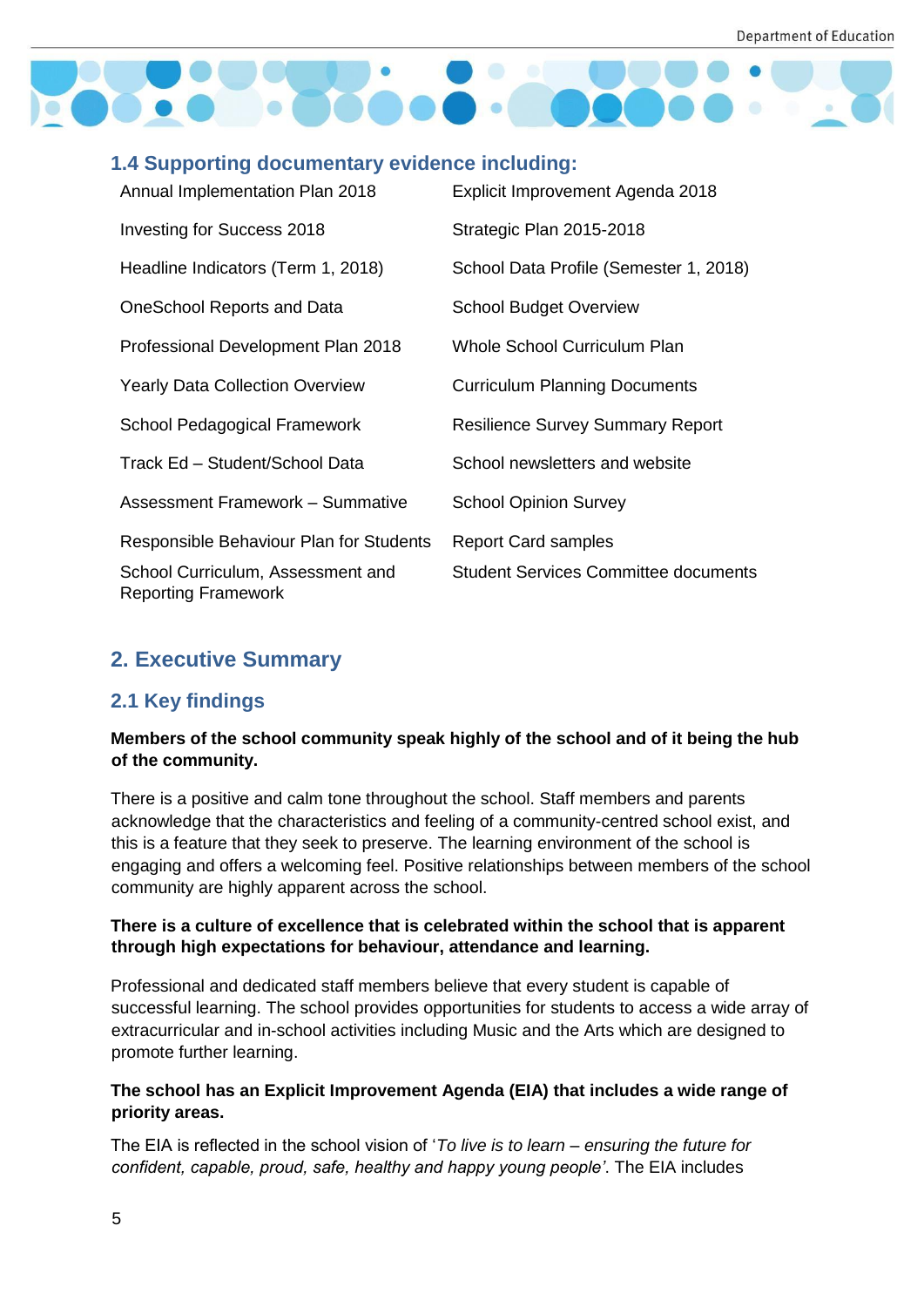

improving learning outcomes in: reading, writing, numeracy, science, attendance, social emotional health and resilience, and measuring and determining learning growth, progress and achievement.

## **Analysis of data is utilised at the school to identify the school's priority improvement areas.**

Data is shared with teachers as a strategy to identify effective teacher practice that may impact on the next steps for teaching and learning for students. Teachers articulate that they value the time provided to discuss student performance data and would appreciate further opportunities to self-reflect on their practice to inform the next steps for teaching and learning.

## **The school has an explicit, coherent, sequenced plan for curriculum delivery that is reviewed regularly.**

The curriculum plan details what teachers are expected to teach and what students are expected to learn. It is designed to be inclusive of the multi-age classroom settings. There is evidence that curriculum documents are collaboratively refined to provide a shared vision for learning across multiple year levels. Some teachers indicate that they would appreciate greater support and time to understand connections between the Australian Curriculum (AC) and school planning documents.

## **The school has a pedagogical framework informed by Productive Pedagogies.**

The key elements of Productive Pedagogies are: Intellectual Quality; Supportive Classroom Environment; Recognition of Difference and Connectedness. There is clear evidence of supportive classroom environments, particularly regarding student behaviour, social support and academic engagement. Understanding of how high impact teaching strategies across elements of the pedagogical framework are implemented is an emerging practice.

#### **Teachers are highly committed to improvement in their own teaching and the development of knowledge and skills required to improve student learning.**

All staff members have a shared responsibility for student learning and success and speak of the collegial and supportive work environment across all areas of the school. A professional level of trust exists, and some teachers express a desire for formalised observation and feedback of their practice.

# **The principal is recognised as being visible across the school, working closely with staff, students and the school community.**

Parents express the view that the commitment and support of staff are valued within the school community. Staff and parents work together in collegial and supportive ways to create an inclusive environment that meets the learning needs of students. The school community speak of high levels of trust between themselves and staff members. They express feelings of being welcome in the school and are comfortable to approach staff with any questions or concerns. Parents and families are valued as partners in student learning.